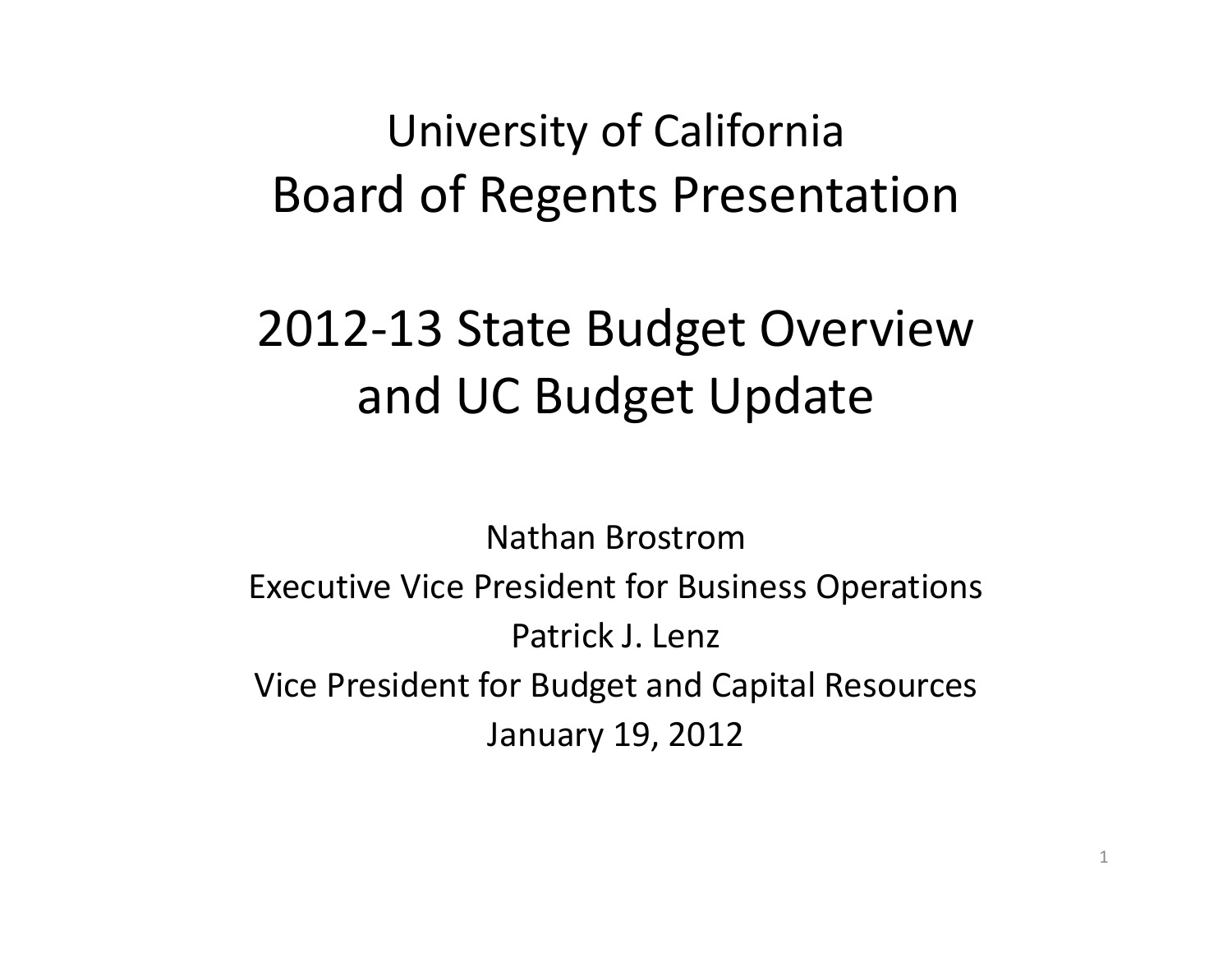## California Fiscal Outlook

- LAO's November Budget Shortfall 512.8 billion
	- 2011‐12 Fiscal Year ‐ \$3 billion
	- 2012‐13 Fiscal Year ‐ \$9.8 billion
- Governor's January Budget Shortfall \$9.2 billion
	- 2011‐12 Fiscal Year ‐ \$4.1 billion
	- 2012‐13 Fiscal Year ‐ \$5.1 billion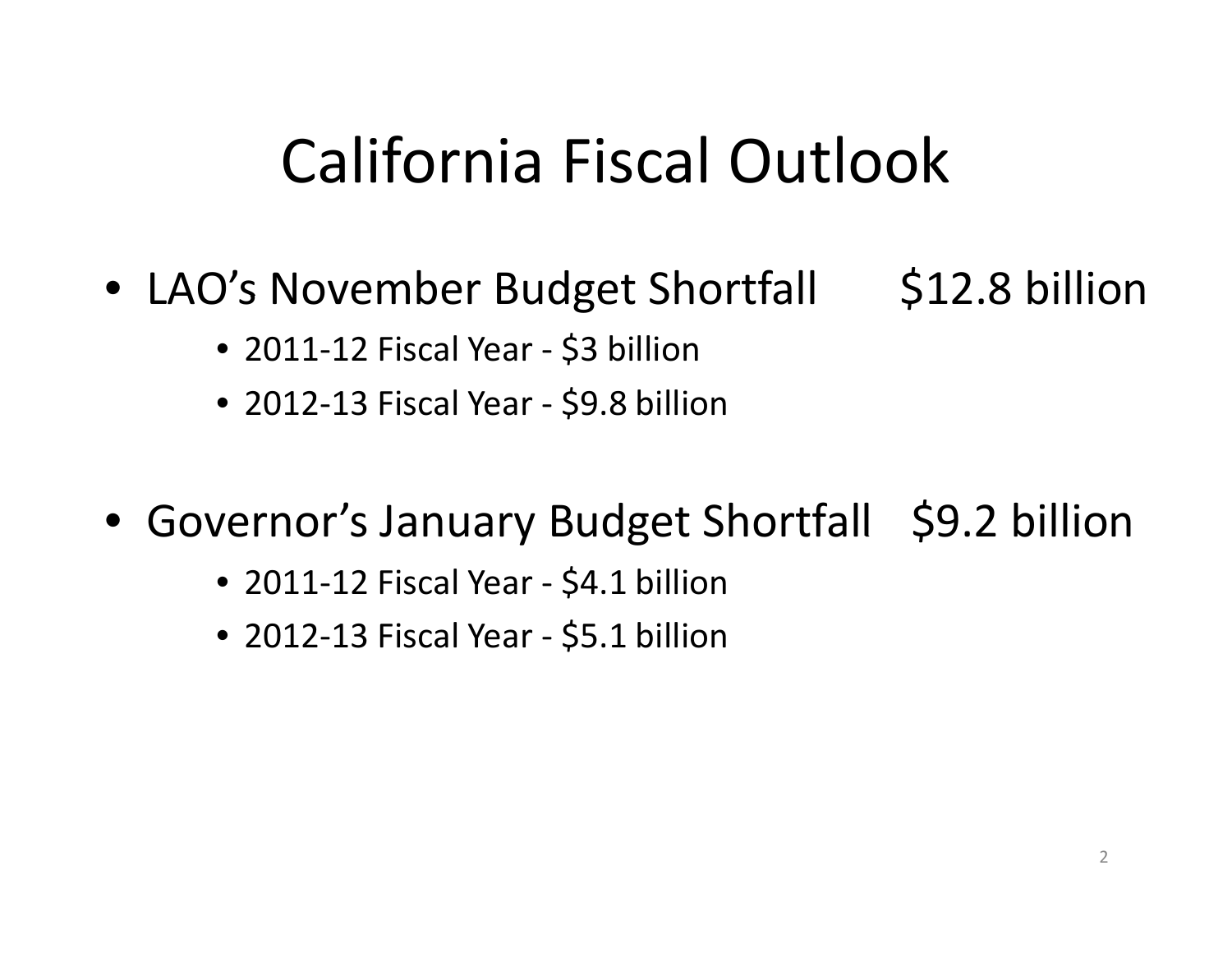## Governor's 2012‐13 State Budget Expenditures

• State General Funds \$92.6 billion • Special Funds \$39.8 billion • Bond Expenditures \$ 5.0 billion • Federal Funds \$73.0 billion Proposal Assumes: • State General Fund\$ 1.1 billion •• Nov. 2012 Revenue Initiative  $\leftarrow$  \$ 6.9 billion • 2012-13 Mid-Year Budget Trigger \$ 5.4 billion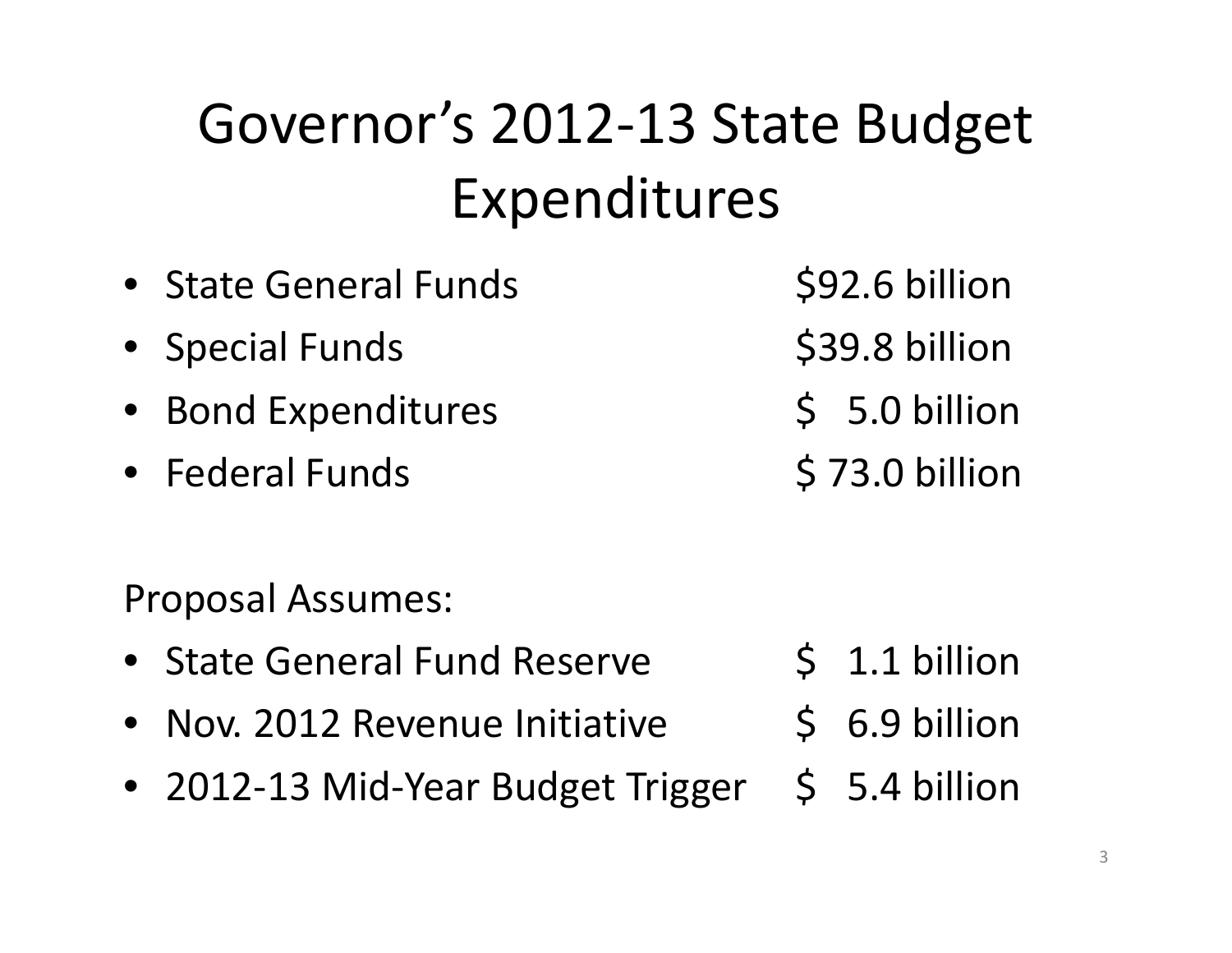### Governor's 2012‐13 Budget

Cost Savings and Alternative Revenue Assumptions

- •CalWORKs, subsidized child care  $$1.4$  billion
- •Defer 4-Cal provider payments \$682 million
- •Proposition 98 adjustments  $$544$  million
- •Cap and Trade Program auction revenues \$500 million
- •Change Cal Grant awards and eligibility  $\sim$  \$302 million
- •• Eliminate domestic and related IHSS services 5164 million
- •Reduce Medi‐Cal costs \$160 million
- •Defer payments – local mandates  $\sim$  \$100 million
- •• Reduce Healthy Families Program rates  $\begin{array}{cc} \text{64}\end{array}$  \$ 64 million
- $\bullet$ • Reduce program costs, implement fund shifts 5 77 million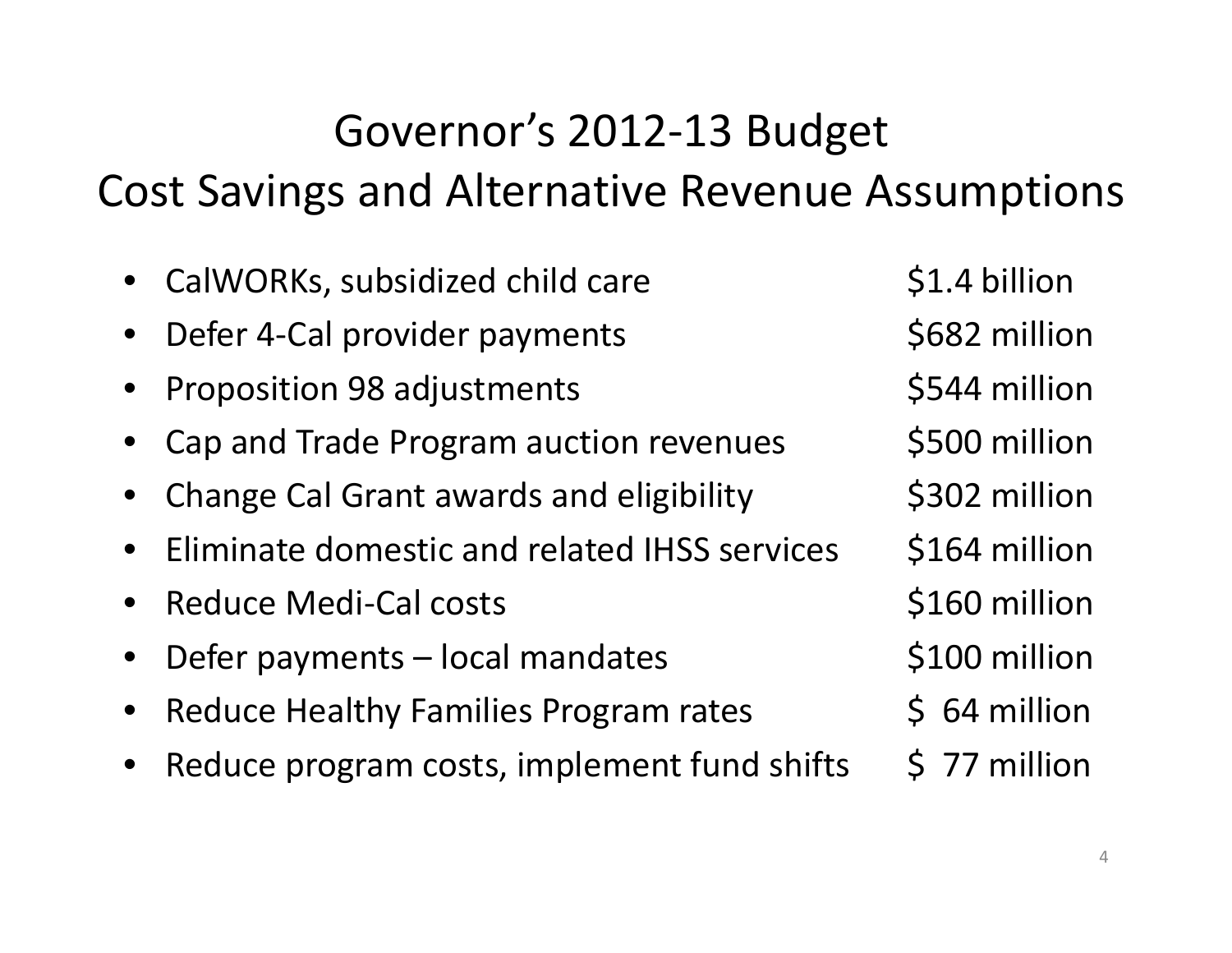# UC's 2011-12 Budget Challenge

### 2011‐12 UC Budget (July) \$2.37 billion **2011‐12 UC Budget (December) \$2 <sup>27</sup> . billion billion\***

Cuts and mandatory costs:

- 2011‐12 State General Fund reduction (\$750.0 million)
- Campus mandatory costs (\$362.5 million) 2011-12 Shortfall

Partially offset by:

- 8% tuition increase approved Nov. 2010 §115.8 million
- 9.6% tuition increase approved July 2011 \$150.0 million

Remaining 2011‐12 Funding Gap To Be Addressed by Other Solutions (\$846.7 million)

 $(51,112.5 \text{ million})$ 

\$265.8 million

\*Mid‐Year "Budget Trigger" reduction of \$100 million proposed as permanent reduction to the UC budget.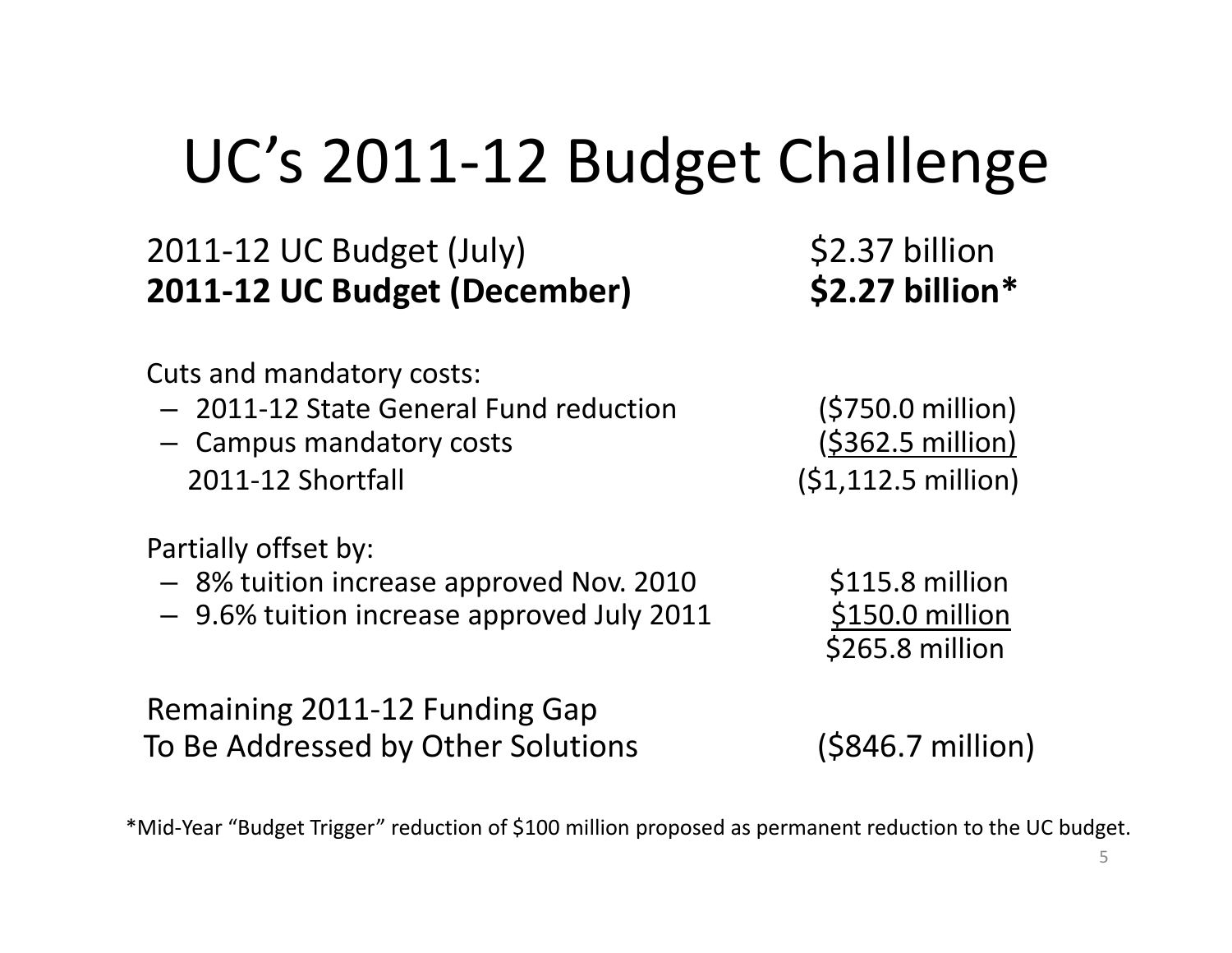# 2012‐13 UC Budget

- 2012‐13 State General Fund
	- –— General Obligation Bond debt service \$196.8 million
	- –— State's obligation to UCRP \$ 90.0 million
	- Increase in UC's LRB debt service  $\sim$  \$ 10.2 million
	- Annuitant health benefits \$ 5.2 million
	- – $-$  Shifting Subject Matter Project funding to State Department of Education (\$5.0 million)

\$2.57 billion

- 
- 
- 

• 2012‐13 mid‐year budget trigger reduction if Governor Brown's revenue

 $(5200$  million)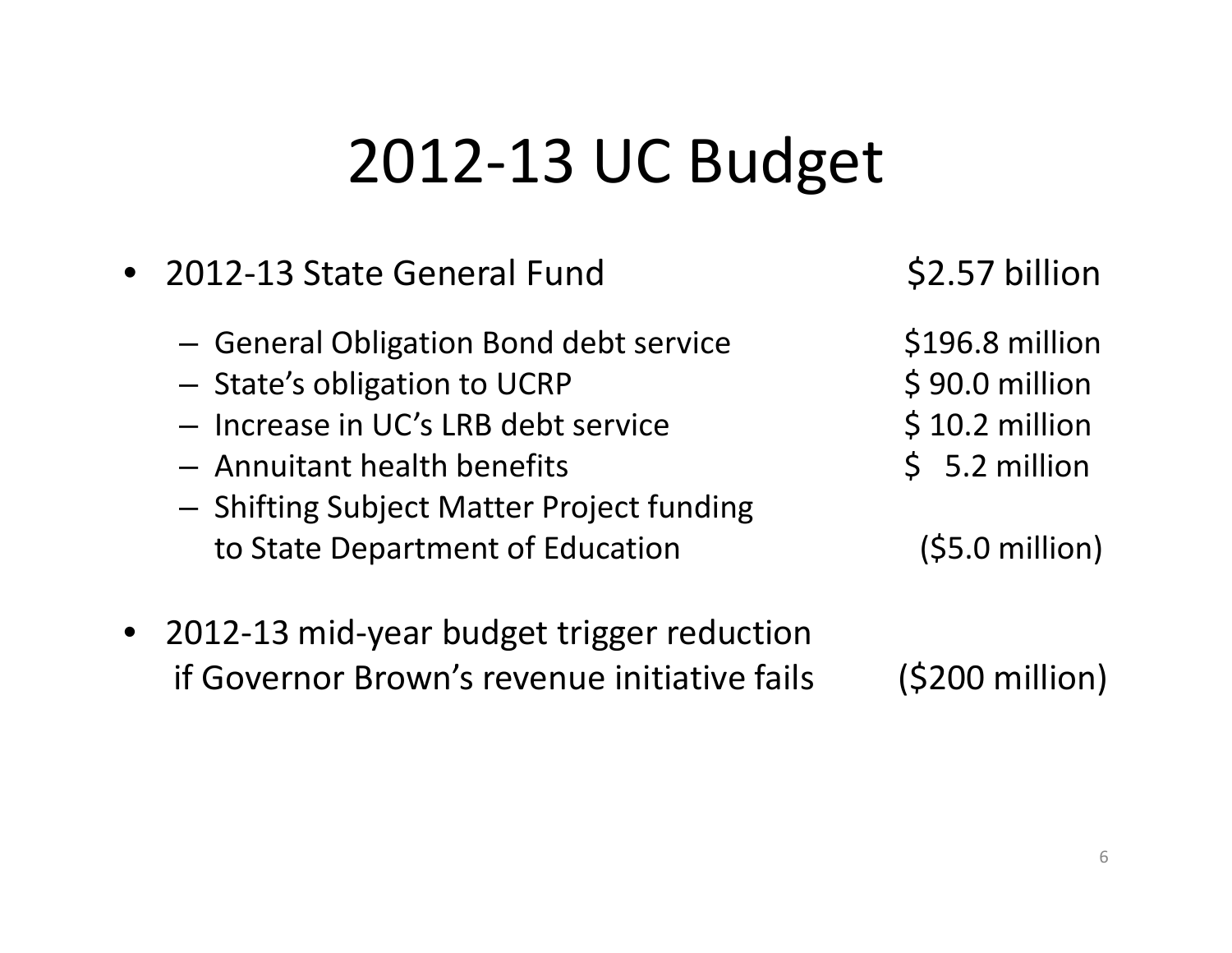### University of California

### Approved 2012‐13 Expenditure Plan (Revised)

(with additional \$100 million cut and proposed new State funding)

#### Enrollment

|           | <b>Enrollment Growth and Instructional Programs</b> | \$36.6 million |
|-----------|-----------------------------------------------------|----------------|
|           | <b>Compensation and Non-salary Items</b>            |                |
|           | <b>Academic Merit Increases</b>                     | 30.0           |
|           | <b>Other Compensation Increases</b>                 | 97.6           |
|           | <b>Employee Health Benefits</b>                     | 22.8           |
| $\bullet$ | <b>Non-salary Cost Increases</b>                    | 21.8           |
| $\bullet$ | <b>Deferred Maintenance</b>                         | 25.0           |
|           | Post-employment Benefits                            |                |
|           | <b>UCRP Contributions</b>                           | 87.6           |
|           | <b>Retiree Health Programs</b>                      | 5.2            |
|           | Savings and Restorations                            |                |
|           | <b>Efficiencies and Other Savings</b>               | (100.0)        |
| $\bullet$ | <b>Alternative Revenue Sources</b>                  | (125.0)        |
|           | Reinvestment in Excellence                          | 310.0          |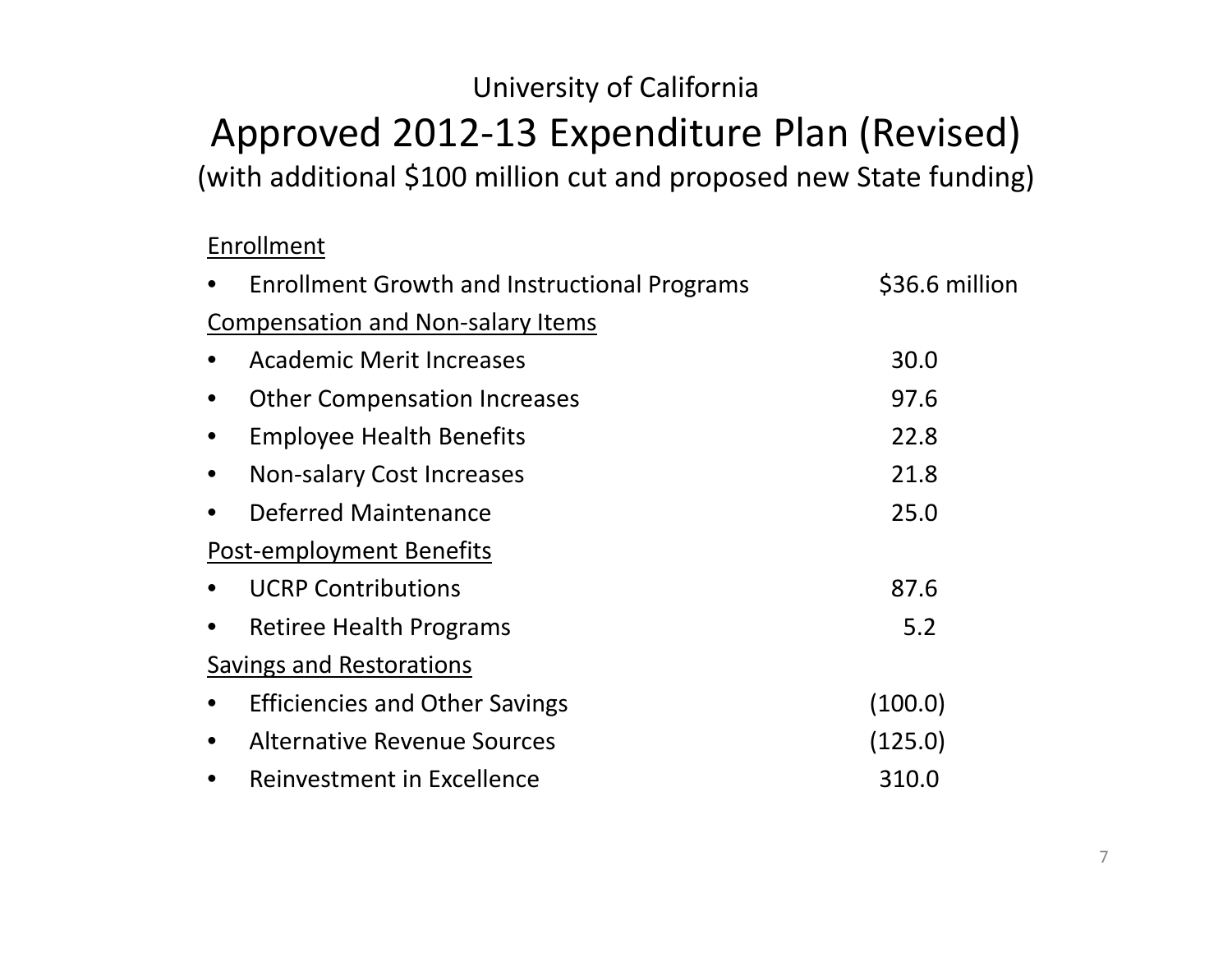### University of California

### Approved 2012-13 Expenditure Plan (Revised) (with additional \$100 million cut and proposed new State funding)

#### Financial Aid

|                     | <b>Mandatory Tuition and Fee Increases</b>                | TBD    |
|---------------------|-----------------------------------------------------------|--------|
|                     | <b>Professional Degree Supplemental Tuition Increases</b> | TBD    |
|                     | <b>TOTAL INCREASE IN EXPENDITURES</b>                     | 411.6  |
|                     | ADDITIONAL PERMANENT MID-YEAR CUT                         | 100.0  |
|                     | <b>NEW STATE FUNDING (PROPOSED IN GOV'S BUDGET)</b>       | (95.0) |
| <b>FUNDING NEED</b> |                                                           | 416.6  |
|                     | Percentage Increase in Expenditures (1)                   | 0.08   |

(1) Calculated as a percentage of core funds net of financial aid.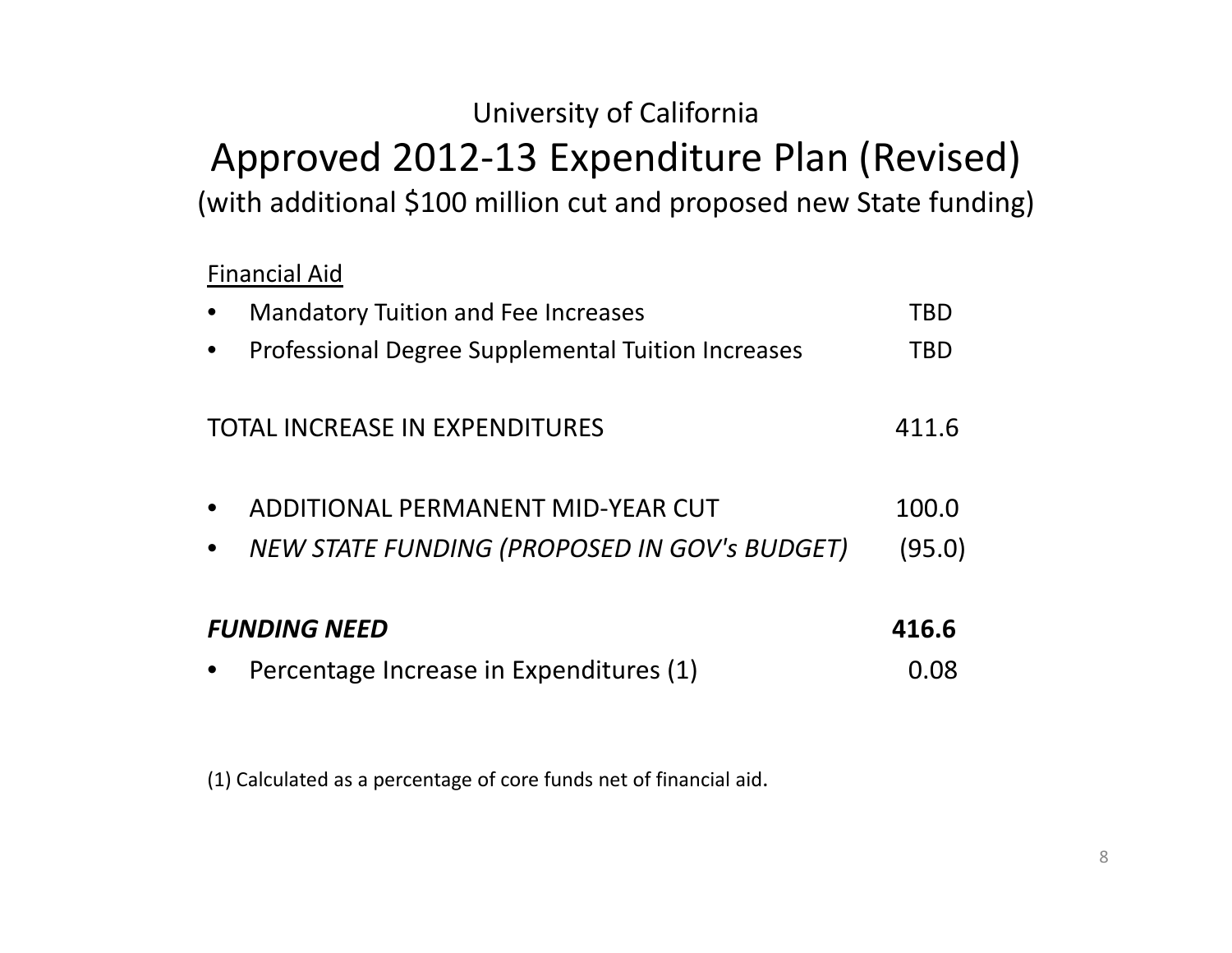### University of California 2010‐12 to 2012‐13 Budget Gap: \$1.033 billion

(Funding of Approved Expenditure Plan and \$407 million in Efficiency Savings and Alternative Revenues)

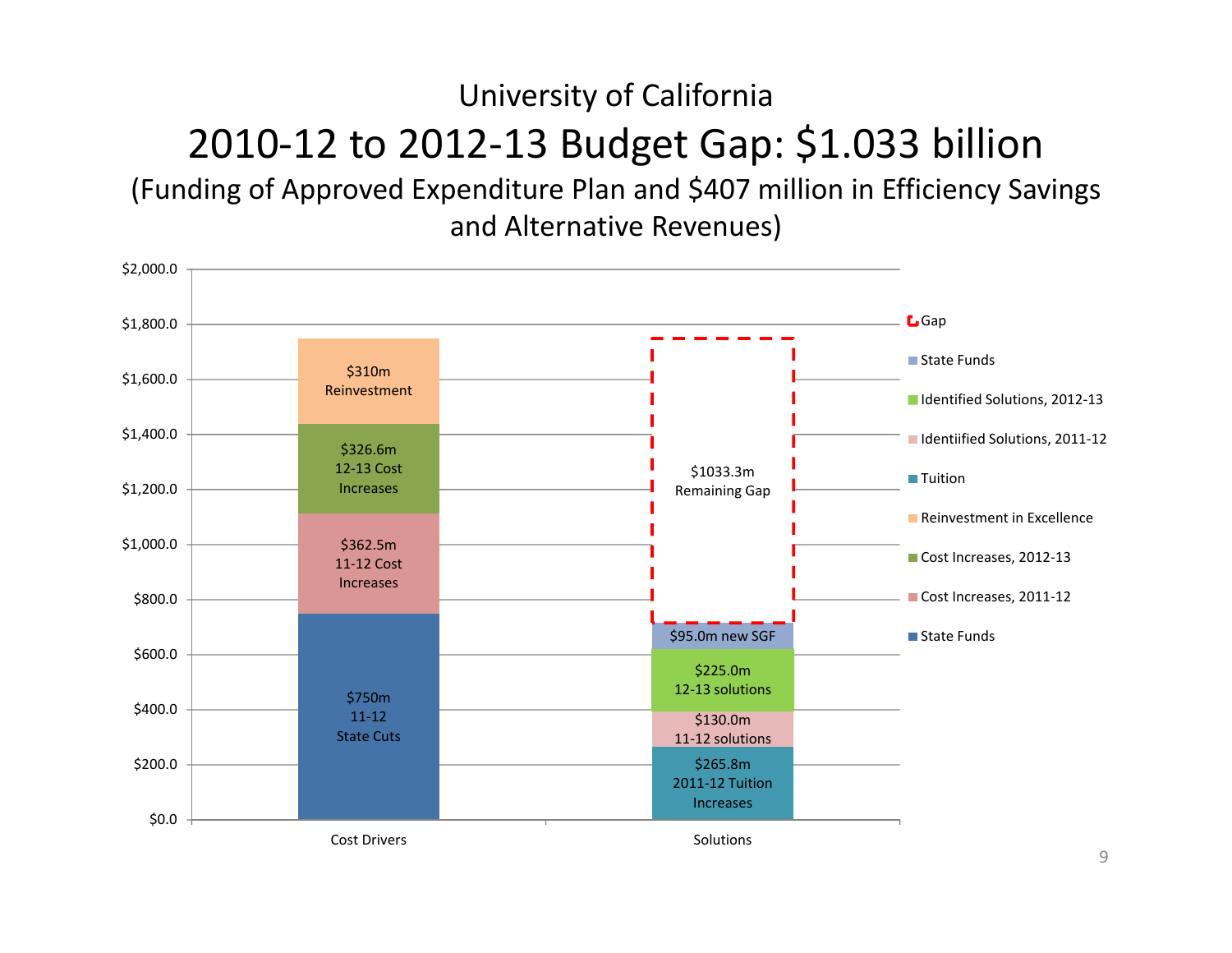# State‐Funded Capital Facility Projects

- No General Obligation or Lease Revenue Bond projects proposed in 2012‐13 State budget
- Restructuring of lease revenue bonds provides opportunity to fund capital projects in more efficient, timely manner
- Previous "State‐funded" projects now subject to new review and approval process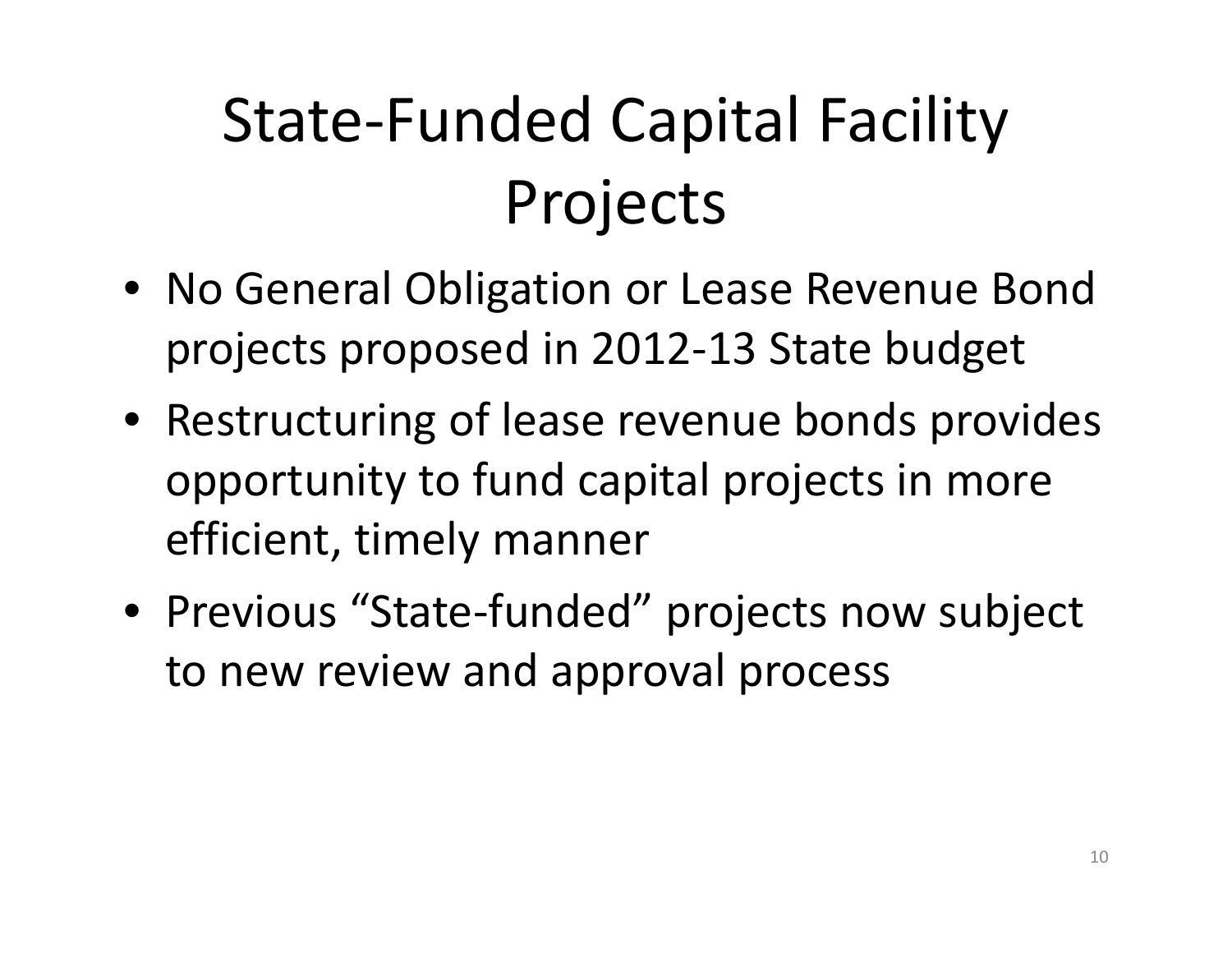# Higher Education Long‐Term Funding Plan

- Fiscal Stability, Predictability in State Funding
	- 4 percent base budget growth
	- Base funding for UCRP
	- Block grant funding, fiscal flexibility
	- Timely implementation of critical UC capital projects
	- UC Merced capital funding
- Affordability
	- Modest, predictable, and affordable tuition increases
	- Lessens the pressure for burdensome student loans/debt
- Student Success
	- Improve graduation rates, time to completion, transfer students, teaching workload
	- For CCC's improve successful credit and basic skills course completion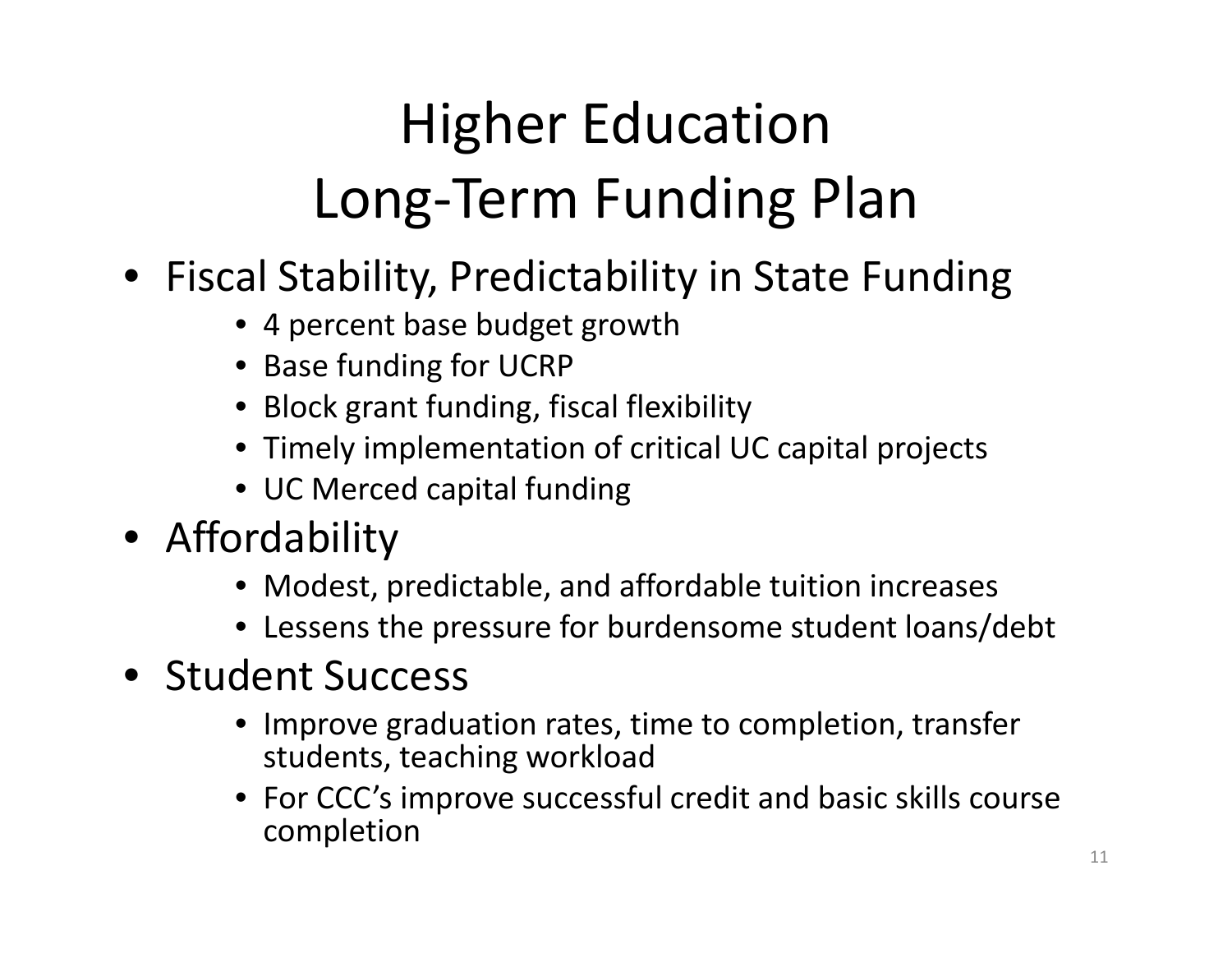## Student Aid Commission Cal Grants

- Lower award amount to \$4,000 for students attending private, for‐profit schools
- Lower award amount to CSU level for students attending independent, non‐profit schools
- Raise Cal Grant GPA's Cal Grant A's 3.0 to 3.25, B's 2.0 to 2.75, and CCC transfers 2.4 to 2.75
- Phase out student Loan Assumption Programs for Teachers and Nurses
- Offset Cal Grant costs with federal TANF reimbursements